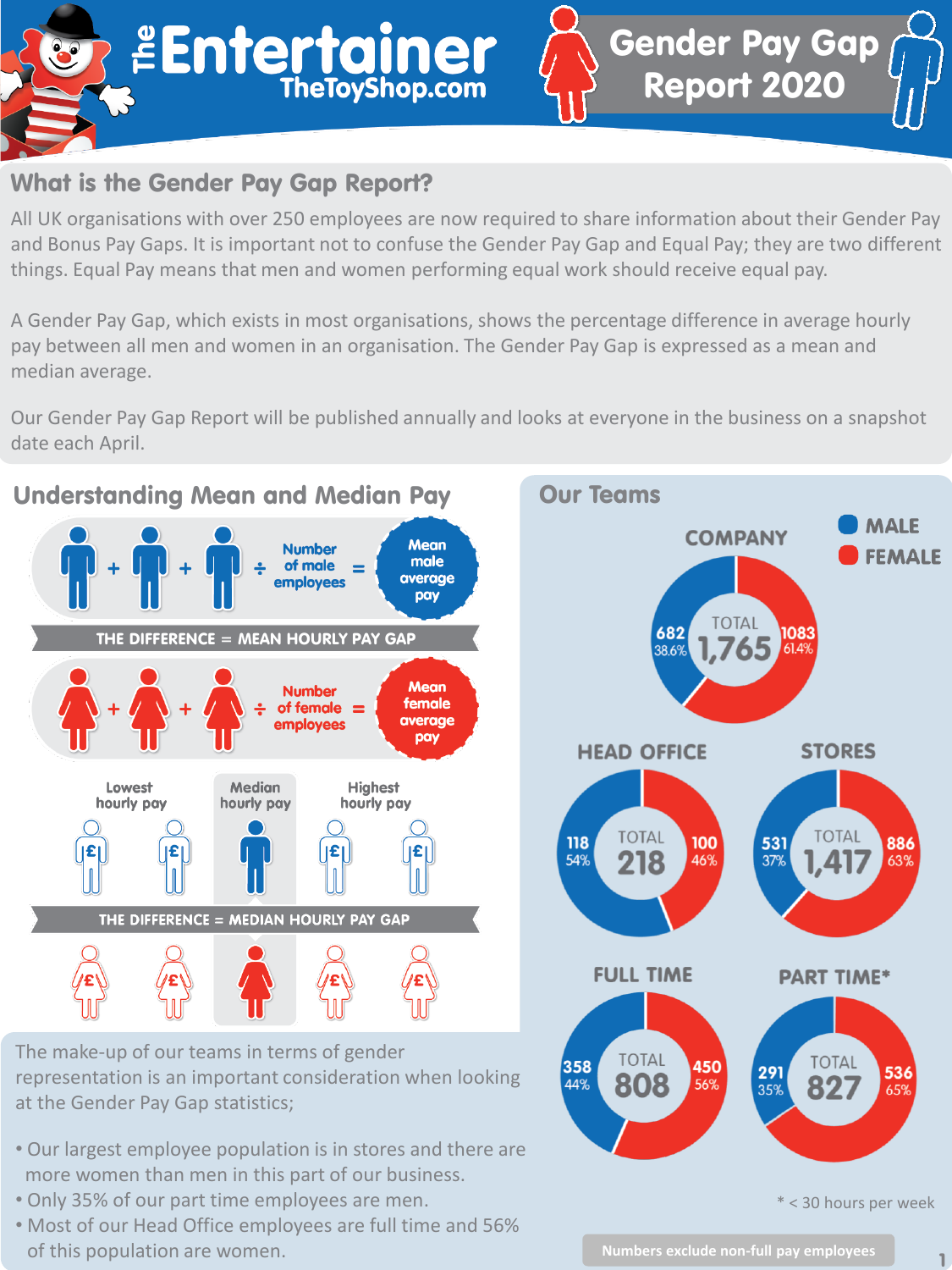| <b>Entertainer</b><br>$\bullet$                                                                                                                                                                                                                                                                                                                                 | <b>Gender Pay Gap<br/>Report 2020</b>                                                                                                                                                                               |
|-----------------------------------------------------------------------------------------------------------------------------------------------------------------------------------------------------------------------------------------------------------------------------------------------------------------------------------------------------------------|---------------------------------------------------------------------------------------------------------------------------------------------------------------------------------------------------------------------|
| <b>Our Pay Gap Statistics</b><br>UK*<br>15.5%<br>UK*<br>14.6%                                                                                                                                                                                                                                                                                                   | We are pleased to see that our median pay gap is<br>much lower than the UK average. Our mean pay<br>gap has lowered since last year<br>but we are aware there is still<br>work to be done to improve this.<br>16.9% |
| <b>MEDIAN PAY GAP</b><br><b>MEAN PAY GAP</b><br>85% of our workforce are based in our stores and the mean pay gap here<br>is as low as 2.1%. The pay gap in our hourly paid Sales Teams is lower<br>again at 0.3%. For around 76% of our employees there is a minimal<br>difference in mean pay between men and women.<br>We are pleased that we have increased | <b>Mean</b><br><b>Store</b><br>Sales<br><b>Management</b><br><b>Teams</b><br>1.4%<br>0.3%<br><b>MEAN PAY GAP</b><br><b>PAY QUARTILES</b>                                                                            |
| the proportion of females in the Upper<br>51.6%<br>Middle Quartile by 4% and we have<br>62 1%<br>the problem of the Control of the company of the confident                                                                                                                                                                                                     | 48.4%<br><b>Top Quartile</b><br>26 O%<br><b>Llonar Middle Quartile</b>                                                                                                                                              |

maintained a fairly even split of men and women in our top quartile.

| 51.6% | <b>Top Quartile</b>          | 48.4% |  |
|-------|------------------------------|-------|--|
| 63.1% | <b>Upper Middle Quartile</b> | 36.9% |  |
| 61.6% | <b>Lower Middle Quartile</b> | 38.4% |  |
| 65%   | <b>Lower Quartile</b>        | 35%   |  |

**Earnings, Office for National Statistics (ONS)**

## Our Bonus Pay Gap Statistics



In 2020 there was no companywide Profit Related Bonus (PRB) payment made to any employees, which can be seen in the proportion of men and women receiving a bonus which as you can see was very low overall last year.

As with many other retailers, our bonus pay gap is skewed by the fact that a high proportion of our employees are females working in part time roles. This is further amplified by the fact that bonus payments for part time employees are pro-rated meaning the payments will be smaller than their full time counterparts.